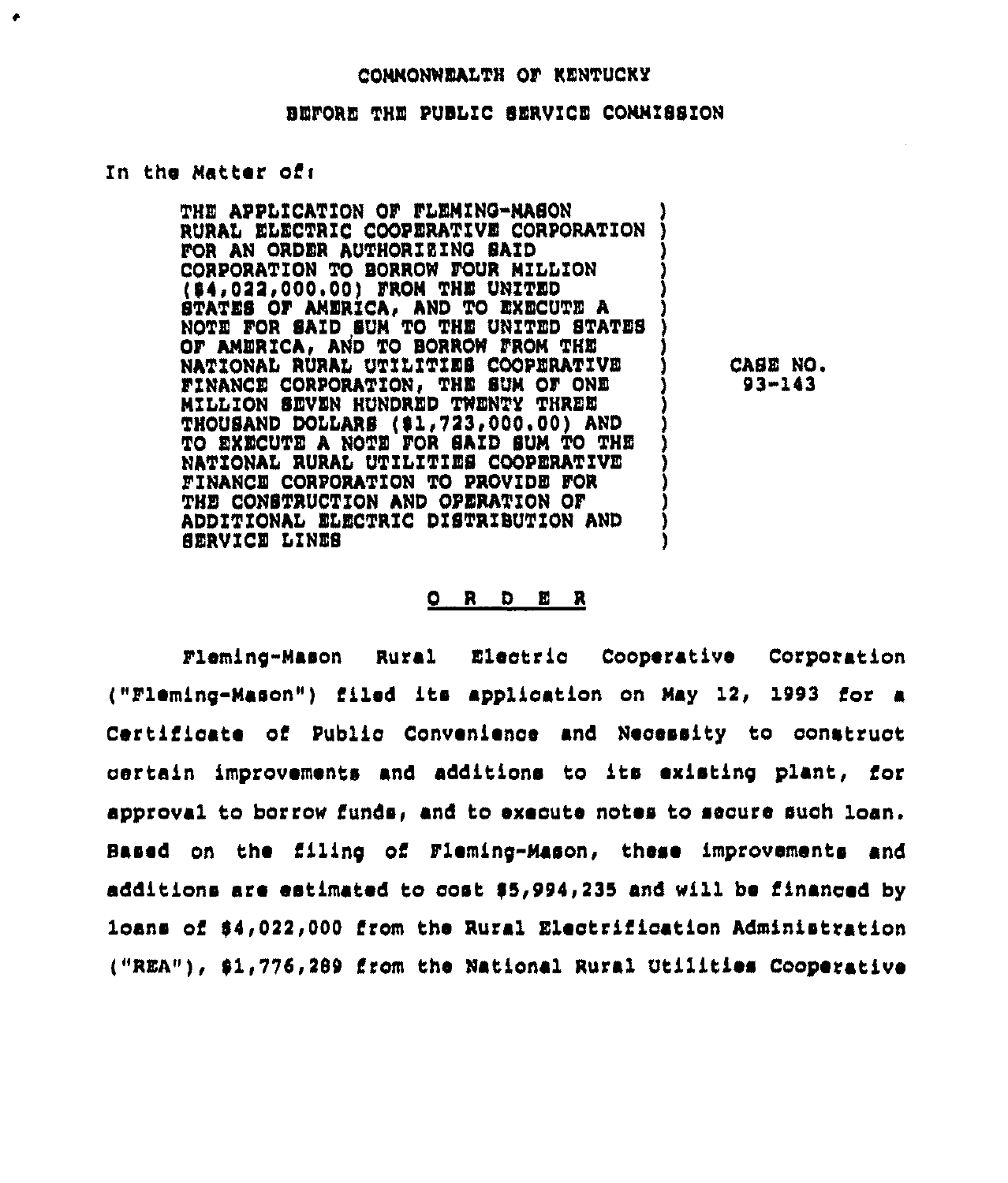Finance Corporation ("CFC"),<sup>1</sup> and 8249,235 from Fleming-Mason's internally generated funds.

On July 30, 1993, the Commission issued an Interim Order granting Fleming-Mason a Certificate of Public Convenience and Necessity for the proposed construction, but deferred ruling on the proposed loans because neither REA nor CFC had yet agreed to make them. On November 3, 1993, Fleming-Mason advised the Commission that CFC had approved the concurrent loan in the amount indicated for a period of 35 years contingent upon REA approval. Fleming-Mason filed a copy of correspondence received from REA approving the loans December 10, 1993.

The Commission, alter consideration of the evidence of record and being advised, finds thati

1. The proposed loan from CFC is for lawful objects within the corporate purposes of Fleming-Mason, is necessary and appropriate for and consistent with the proper performance by Fleming-Mason of its service to the public, and will not impair its ability to perform that service.

2. Fleming-Mason is capable of executing its notes as security for the loan as stated herein,

 $\mathbf{1}$ The borrowings from CFC include the purchase of capital term certificates, in an amount equal to 3 percent of the total CFC loan. CFC requires its borrowers to purchase these certificates. The purchases required of Fleming-Mason for this loan total 853,289. The total amount of the REA and CFC loans equals 85,745,000.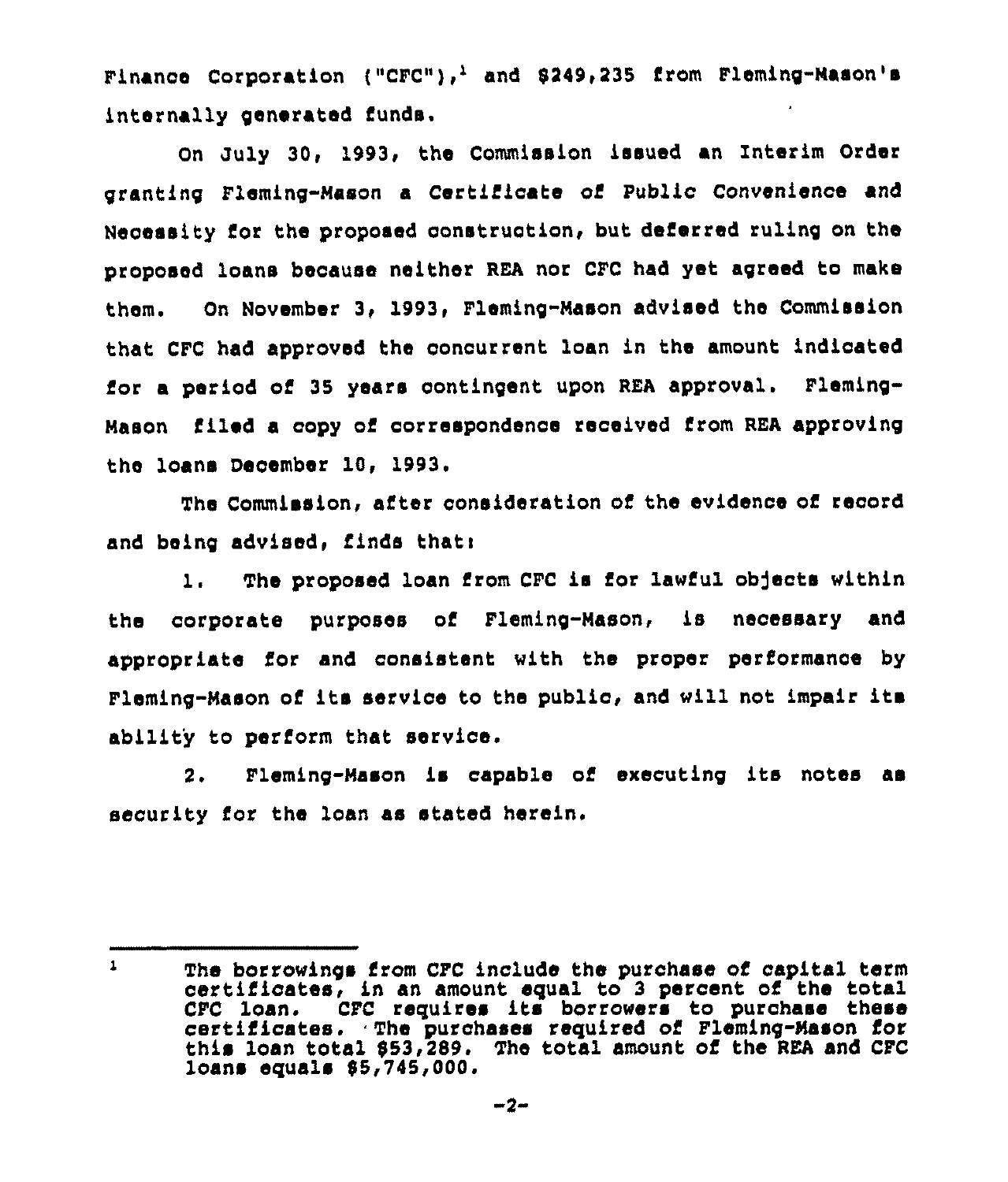3, Fleming-Nason should select the interest rate pxogram which will result in the net lowest cost of money to it over the term of the financing.

4. Within 10 days of its selection of the interest rate pxogram, Fleming-Mason should notify the Commission in writing of the interest rate program selected and of the reasons for its <sup>~</sup>eleotion.

5. The prooeeds from the proposed loans should be used only for the lawful purposes set out in Fleming-Mason's application.

6. Fleming-Mason should include in its monthly financial report to the Commission the current rate on its outstanding variable rate loans.

7. As the issuance oi securities or evidences of indebtedness subject to the control of a federal governmental agency does not require Commission approval, KRB 278.300(10), and as the REA is an agency of the federal government, no action on Fleming-Mason's proposed loan from the REA is required.

IT IB THEREFORE ORDERED thats

 $\bullet$ 

1. Fleming-Mason be and it hereby is authorised to borrow  $81,776,289$  from CFC for a 35-year period and bearing either a fixed or variable interest rate, as chosen by Fleming-Mason at the time the first monies are drawn from CFC, subject to the provisions and terms of the application with respect to renegotiation of the interest rate.

2. Fleming-Mason be and it hereby is authorised to execute its notes as security for the loan herein authorised.

3